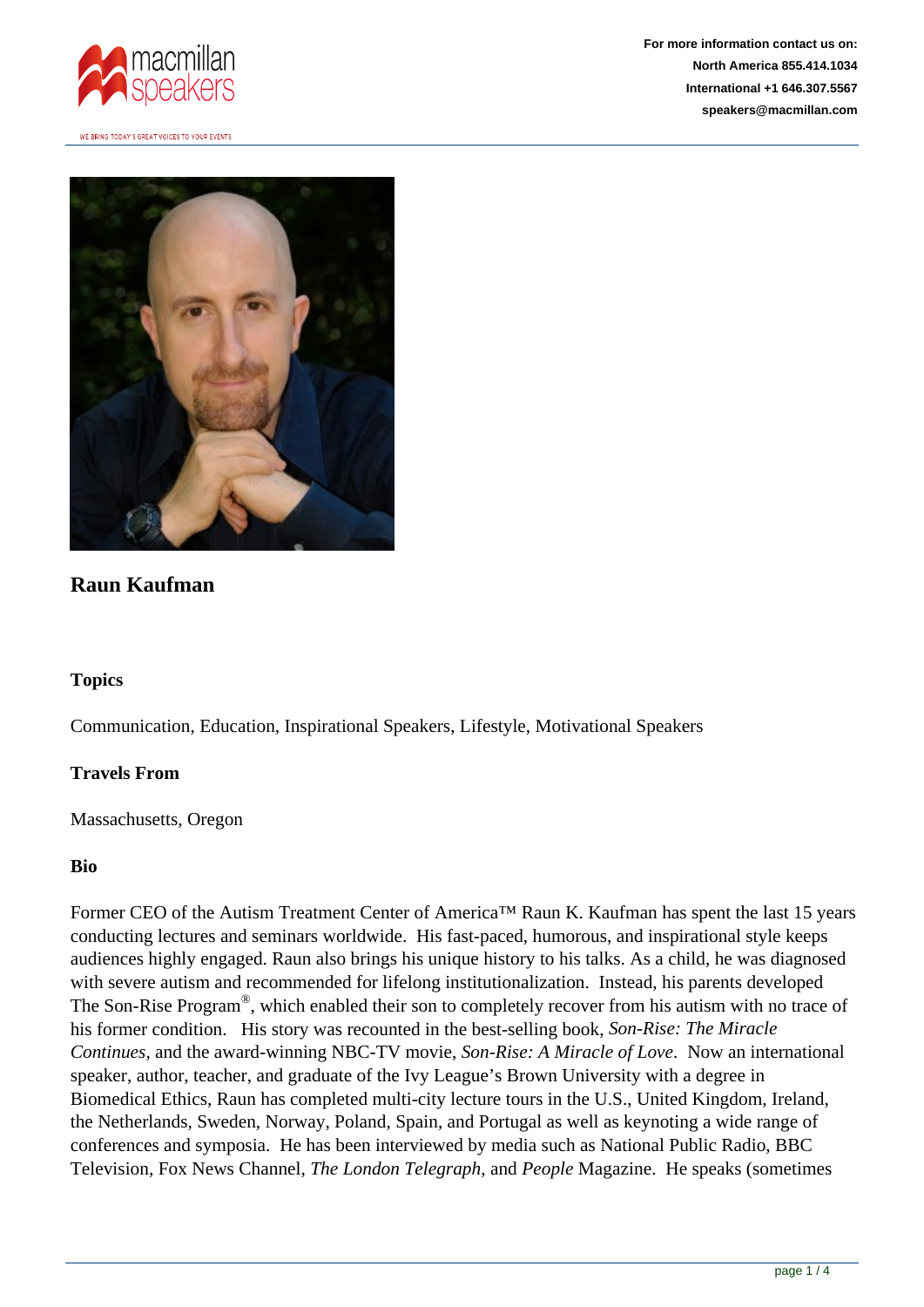

WE BRING TODAY'S GREAT VOICES TO YOUR EVENTS

lecturing, other times facilitating interactive workshops) on a wide range of subjects, including interpersonal communication, overcoming adversity, dating and relationships, the far-reaching impact of our beliefs, strategies for achieving sustained happiness and emotional well-being, overcoming fear, public speaking, outside-the-box ways to view and treat autism and other developmental disorders, and general motivational speeches on the virtues of being unrealistic. He is currently serving as the Director of Global Education for the Autism Treatment Center of America.

## **SPEECHES**

**Breakthrough Strategies for Autism Spectrum Disorders** With humor and inspiration, Raun K. Kaufman recounts his own story of complete recovery from severe autism and outlines some crucial yet often-overlooked aspects of autism and its treatment. His lecture focuses on some innovative, outsidethe-box techniques you can use today to help your child: move beyond stimming (without you stopping or discouraging your child's behavior), learn new skills (without you having to push or pressure), and, most especially, to form meaningful, caring relationships with others.

**Breakthrough Communication** With humor and probing insight, Raun K. Kaufman uncovers simple strategies to achieve consistent communication breakthroughs with your co-workers, friends, or significant others.

**The Advantages of Being Unrealistic: Overcoming Challenges and Achieving the Impossible** With humor and inspiration, Raun K. Kaufman recounts his own story of complete recovery from severe autism and shows how anyone, even in the face of seemingly insurmountable obstacles, can stay motivated, defy limitations, and achieve the most far-reaching goals.

**Believolution: How Changing Your Hidden Beliefs Changes Everything** Raun uncovers the limiting beliefs we hold and explains how altering some of these can dramatically diminish recurring ineffective behaviors, ongoing work and relationship challenges, and emotions of unhappiness such as grief, anger, and fear.

**BOOKS**

[Autism BreakthroughT](https://us.macmillan.com/books/9781250063472)he Groundbreaking Method that has Helped Families All Over the World

St. Martin's Press

*In Autism Breakthrough*, Raun presents the groundbreaking principles behind the program that helped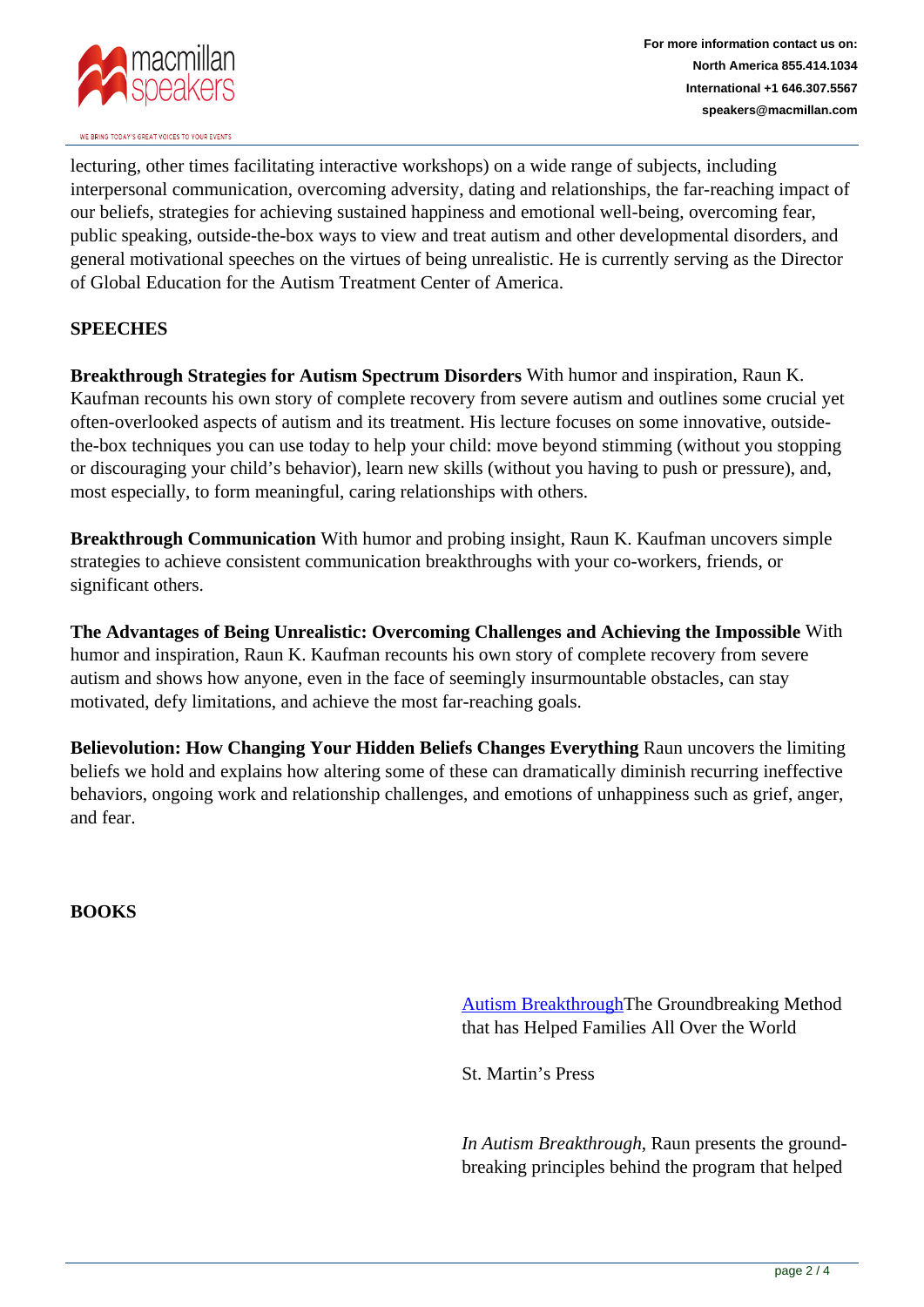

WE BRING TODAY'S GREAT VOICES TO YOUR EVENT

**For more information contact us on: North America 855.414.1034 International +1 646.307.5567 speakers@macmillan.com**



him, and so many other families with special children.

Hardcover

 REVIEWS: "As the executive director of the Autism Foundation of New York, I hear many speakers and speeches. I found Mr. Raun K. Kaufman to be very personable and dynamic. He captured the audience's interest and held it for the entire lecture. He is truly inspirational and very motivating. I urge everybody to take the opportunity to hear Mr. Kaufman speak whenever they can." -Mr. Sandy Levine, Executive Director, Autism Foundation of New York

"Raun K. Kaufman's ability to connect with an audience is outstanding." -Annabel Stehli, President, The Georgiana Institute, Inc., Author, The Sound of a Miracle: A Child's Triumph over Autism

"It is always a treat to hear such a dynamic and engaging speaker. Raun's passion and hope for persons challenged with autism came through in every word he spoke. His ideas truly are focused on helping people achieve their highest potential."

-Mark H. Yeager, Ph.D., President, TEAAM (Together Enhancing Autism Awareness in Mississippi)

"I was spellbound. He is so funny, and truly amazing. He has something so special within. I love the way he cares about people. 'Thank you' doesn't seem enough to say. " -Carol Burdon, Mother, Cornwall, England

"Raun Kaufman is an unbelievable human being. The lecture was absolutely fantastic. A life and truly attitude-changing experience."

-Natalie Jackson, Nurse and Child Facilitator, Maitland, Australia

"His understanding of people seems almost beyond belief."

-Vashti Bond, Neurophysiology Technician, England